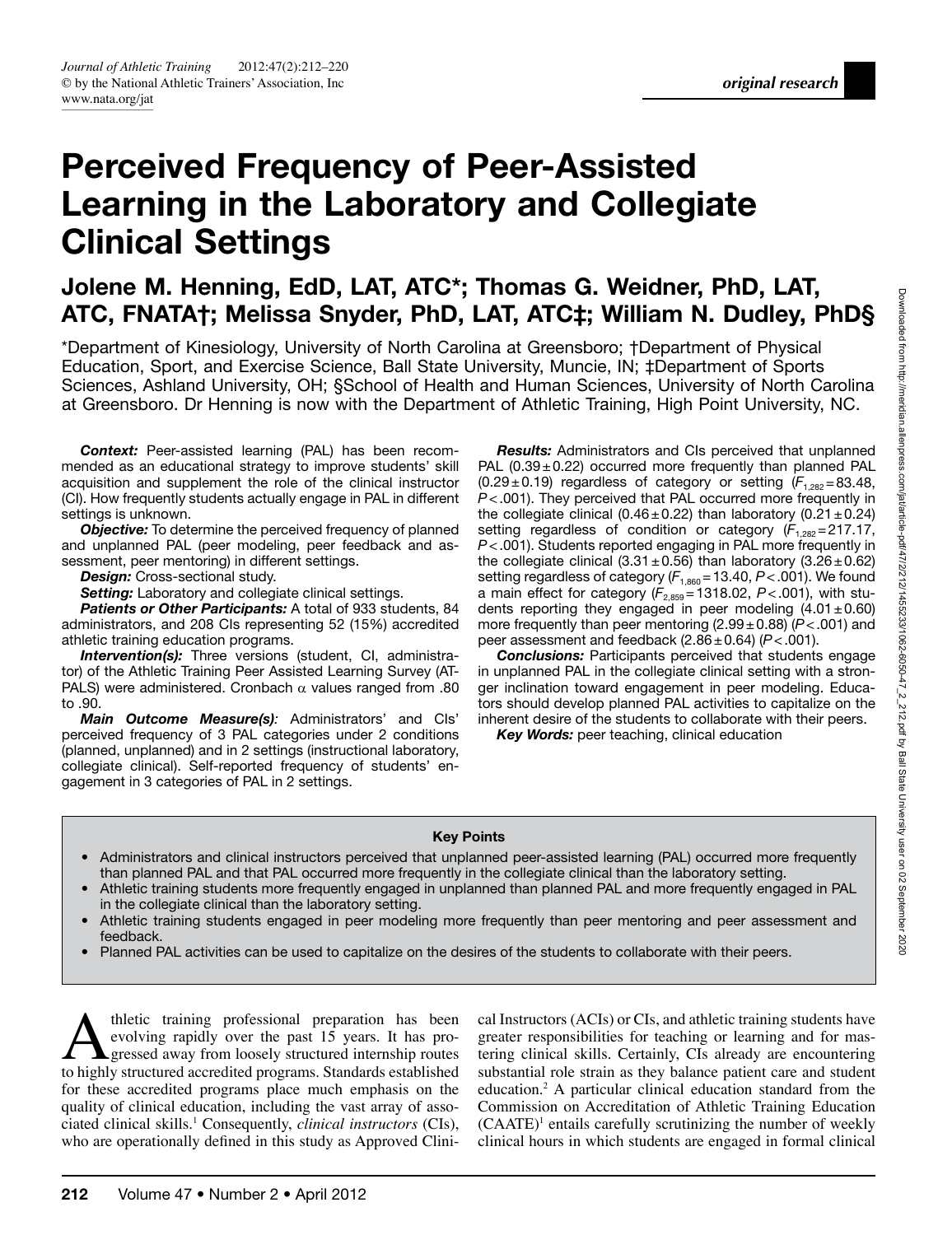experiences. The limited number of hours that this standard implies challenges athletic training education programs (ATEPs) to maximize the clinical learning opportunities of their students. One approach for maximizing clinical learning is to encourage peer-assisted learning (PAL) to supplement the role of the CI. Peer-assisted learning is conceptualized in the literature as a multifaceted model of student interactions in which multiple peers benefit mutually from the exchange.<sup>3,4</sup> In general, PAL is the act or process of gaining knowledge, understanding, or skill in athletic training from students who are at different or equivalent academic or experiential levels.<sup>5</sup> International scholars have identified several different categories or strategies that embody PAL, including peer teaching, peer learning, peer modeling, and peer assessment and feedback.4 Other scholars have described the use of peer mentoring and support, $6-9$  peer leadership,<sup>10,11</sup> and peer coaching and collaboration<sup>9,12,13</sup> in nursing and physical therapy programs. We focused specifically on peer modeling, peer assessment and feedback, and peer mentoring as defined in Table 1.

In nursing education, PAL has been demonstrated not only to reduce demands on clinical instructors but also to improve the overall clinical experiences for students.10 In athletic training education, PAL should not replace the role of the CI in providing initial instruction, evaluation, supervision, and role modeling.5 Rather, PAL should be used to practice and reinforce clinical skills<sup>16</sup> and professional behaviors. Students involved in PAL can be expected to derive mutual benefits during this relationship.17

Researchers have begun to explore the frequency, benefits, and preferences for PAL in athletic training clinical education.5,16,18 For example, the first investigators examining PAL in athletic training found that  $66\%$  (n=91) of the undergraduate athletic training students participating in the study practiced a moderate to large amount of their clinical skills with their peers.<sup>5</sup> In this same study, Henning et al<sup>5</sup> also found that  $60\%$ of participants reported feeling less anxious when performing clinical skills in front of their peers than in front of their CIs. Similarly, in a quasiexperimental study in which investigators examined the efficacy of an intentionally planned student peertutoring program, athletic training students reported feeling less anxious performing skills in front of their peers than in front of their laboratory instructors.16 The investigators also found that students participating in the peer-tutoring program performed just as well on orthopaedic assessment skills as those who received instruction from their laboratory instructors only.16

This study is part of a larger project in which we aimed to establish further evidence for intentionally implementing PAL in athletic training clinical education. Athletic training clinicians and educators often report that students naturally learn from and with their peers in the collegiate clinical setting; however, we did not know how frequently PAL occurs as a planned (eg, formally structured peer assessment of skills) or unplanned

(eg, natural modeling of behaviors) educational activity in the laboratory and collegiate clinical settings. Therefore, the purpose of this aspect of our larger study was to determine the perceived frequency of 3 categories of PAL (peer modeling, peer feedback and assessment, peer mentoring) that occur under 2 different conditions (planned, unplanned) and in 2 different educational settings (instructional laboratory, collegiate clinical setting). We hypothesized that the frequency of PAL would be greater in the collegiate clinical setting than in the laboratory setting because of the high student to CI ratio (8:1) allowed by accreditation standards.<sup>1</sup> Furthermore, we hypothesized that differences would exist in ATEP administrators' and CIs' perceived frequency of PAL based on the condition (planned, unplanned) of PAL and the educational setting (laboratory, collegiate clinical) in which it occurs. We assumed that PAL would occur more frequently as a planned activity in the laboratory setting because pedagogical strategies are designed more intentionally in controlled settings, and previous athletic training researchers have indicated that formal peer tutoring in the laboratory setting is effective.<sup>16</sup> From this study, we can more fully describe the phenomenon of PAL in athletic training education and improve our understanding of how and when to implement PAL during professional preparation.

# **METHODS**

## **Participants**

We used a geographically stratified random selection of programs to recruit a representative sample of ATEPs from the 10 districts of the National Athletic Trainers' Association (NATA). Our intention was to have 100 programs proportionally representing each of the 10 districts. After several rounds of recruitment, we ultimately invited 350 programs (not including the host institution) to participate. Athletic training students; program administrators, including program directors and clinical education coordinators; and CIs, including both ACIs and CIs, from 52 entry-level ATEPs representing all 10 districts of the NATA participated in our study, resulting in a 15% program response rate. Forty-six (88.5%) of the participating programs  $\frac{\mathbb{E}}{2}$ had professional programs at the undergraduate level, 4 (7.7%)  $\frac{\omega}{\omega}$ had professional programs at the graduate level, and 2 (3.8%) had both types of programs. The ATEP demographics are presented in Table 2. A total of 933 students participated, with an average number of 17.6 students per program (range, 4–41 students). Demographics of student participants are presented in Table 3. A total of 292 program personnel (ATEP administra $tors = 84$ ,  $CIs = 208$ ) also participated in this study. Demographics of administrators and CIs are presented in Table 4.

People indicated consent to participate by completing and returning the Athletic Training Peer-Assisted Learning Survey

| Term                            | <b>Definition</b>                                                                                                                                                                                                                              |
|---------------------------------|------------------------------------------------------------------------------------------------------------------------------------------------------------------------------------------------------------------------------------------------|
| Peer modeling                   | The process by which students pattern their thoughts, beliefs, strategies, and actions after those who<br>demonstrate targeted actions, verbalizations, and expressions. <sup>4</sup>                                                          |
| Peer assessment and<br>feedback | An instructional technique in which a student judges the level or quality of a peer's understanding <sup>14</sup> and<br>provides corrective comments to improve the execution of a task. <sup>15</sup>                                        |
| Peer mentoring                  | A supportive relationship between 2 students of differing academic or experience levels within the professional<br>program with a focus on acquiring norms, values, knowledge, and skills to function as a future professional. <sup>7,8</sup> |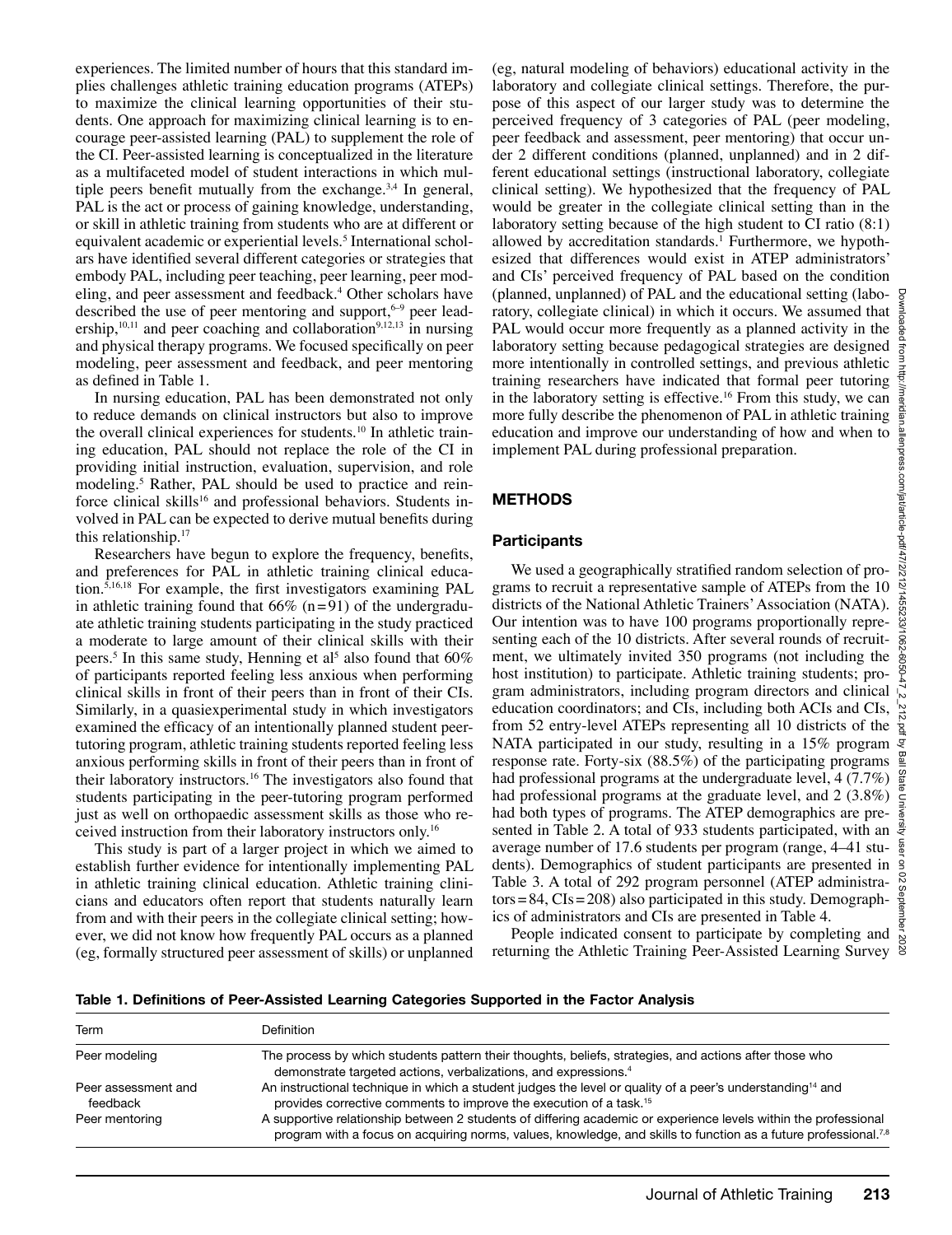| Table 2. Selected Demographics of Athletic Training Education Programs |  |
|------------------------------------------------------------------------|--|
|------------------------------------------------------------------------|--|

| Demographic                                                                 | n (%)                 |
|-----------------------------------------------------------------------------|-----------------------|
| Type of professional program                                                |                       |
| <b>Baccalaureate</b>                                                        | 46 (88.5)             |
| Graduate                                                                    | 4(7.7)                |
| <b>Both</b>                                                                 | $\mathbf{2}$<br>(3.8) |
| Academic years program has been accredited                                  |                       |
| ≤1                                                                          | (1.9)<br>1.           |
| $2 - 3$                                                                     | 9(17.3)               |
| $4 - 6$                                                                     | 19 (36.5)             |
| $7 - 10$                                                                    | 8(15.4)               |
| $>10$                                                                       | 15 (28.8)             |
| Academic years in professional phase of athletic training education program |                       |
| $\overline{c}$                                                              | 12 (23.1)             |
| 3                                                                           | 31 (59.6)             |
| 4                                                                           | 1(1.6)                |
| Other                                                                       | 8(15.4)               |
| Athletic training students per clinical instructor <sup>a</sup>             |                       |
| 1                                                                           | 3(5.8)                |
| 2                                                                           | 19 (36.5)             |
| 3                                                                           | 16 (30.8)             |
| 4                                                                           | 10 (19.2)             |
| $\geq 5$                                                                    | 4(7.7)                |

<sup>a</sup>*Clinical instructor* was defined operationally as an Approved Clinical Instructor or clinical instructor.

| Table 3. Selected Demographics of Student Participants, n (%) <sup>a</sup> |  |  |  |
|----------------------------------------------------------------------------|--|--|--|
|----------------------------------------------------------------------------|--|--|--|

| Academic Year in                                     |          | Sex      |           |
|------------------------------------------------------|----------|----------|-----------|
| <b>Athletic Training</b><br><b>Education Program</b> | Male     | Female   | Total     |
|                                                      | 97(11)   | 145 (16) | 242 (26)  |
| 2                                                    | 102(11)  | 184 (20) | 286 (31)  |
| 3                                                    | 93(10)   | 119 (13) | 212 (23)  |
| 4                                                    | 56 (6)   | 102(11)  | 158 (17)  |
| 5                                                    | 9(1)     | 12(1)    | 21(2)     |
| Total                                                | 357 (39) | 562 (61) | 919 (100) |

aNot all participants indicated sex. Percentages are based on the number of responses to the item.

| Table 4. Selected Demographics of Administrators and Clinical Instructors, n (%) <sup>a</sup> |  |  |  |  |  |  |  |  |  |  |
|-----------------------------------------------------------------------------------------------|--|--|--|--|--|--|--|--|--|--|
|-----------------------------------------------------------------------------------------------|--|--|--|--|--|--|--|--|--|--|

| Demographic                               | Administrators         | <b>Clinical Instructors</b> |
|-------------------------------------------|------------------------|-----------------------------|
| Sex                                       |                        |                             |
| Male                                      | 39 (47.0) <sup>b</sup> | 105 (50.5)                  |
| Female                                    | 44 (53.0)              | 103 (49.5)                  |
| Time in current position                  |                        |                             |
| Currently in first academic year          | 17 (20.2)              | 70 (34.3) <sup>c</sup>      |
| 2-3 academic years                        | 25(29.8)               | 65 (31.9)                   |
| 4-6 academic years                        | 17 (20.2)              | 39 (19.1)                   |
| 7-10 academic years                       | 18 (21.4)              | 13(6.4)                     |
| >10 academic years                        | 7(8.3)                 | 17(8.3)                     |
| Time working with or supervising students |                        |                             |
| Currently in first academic year          | 4(4.8)                 | $38(18.6)$ <sup>d</sup>     |
| 2-3 academic years                        | 4(4.8)                 | 65 (31.9)                   |
| 4-6 academic years                        | 18 (21.4)              | 41 (20.1)                   |
| 7-10 academic years                       | 21(25.0)               | 26 (12.7)                   |
| >10 academic years                        | 37 (44.0)              | 33 (16.2)                   |

<sup>a</sup>*Clinical instructor* was defined operationally as Approved Clinical Instructor or clinical instructor.

**b** Indicates 1 administrator did not state sex.

c Indicates 4 clinical instructors did not indicate length of time in current position.

d Indicates 5 clinical instructors did not indicate length of time working with or supervising students.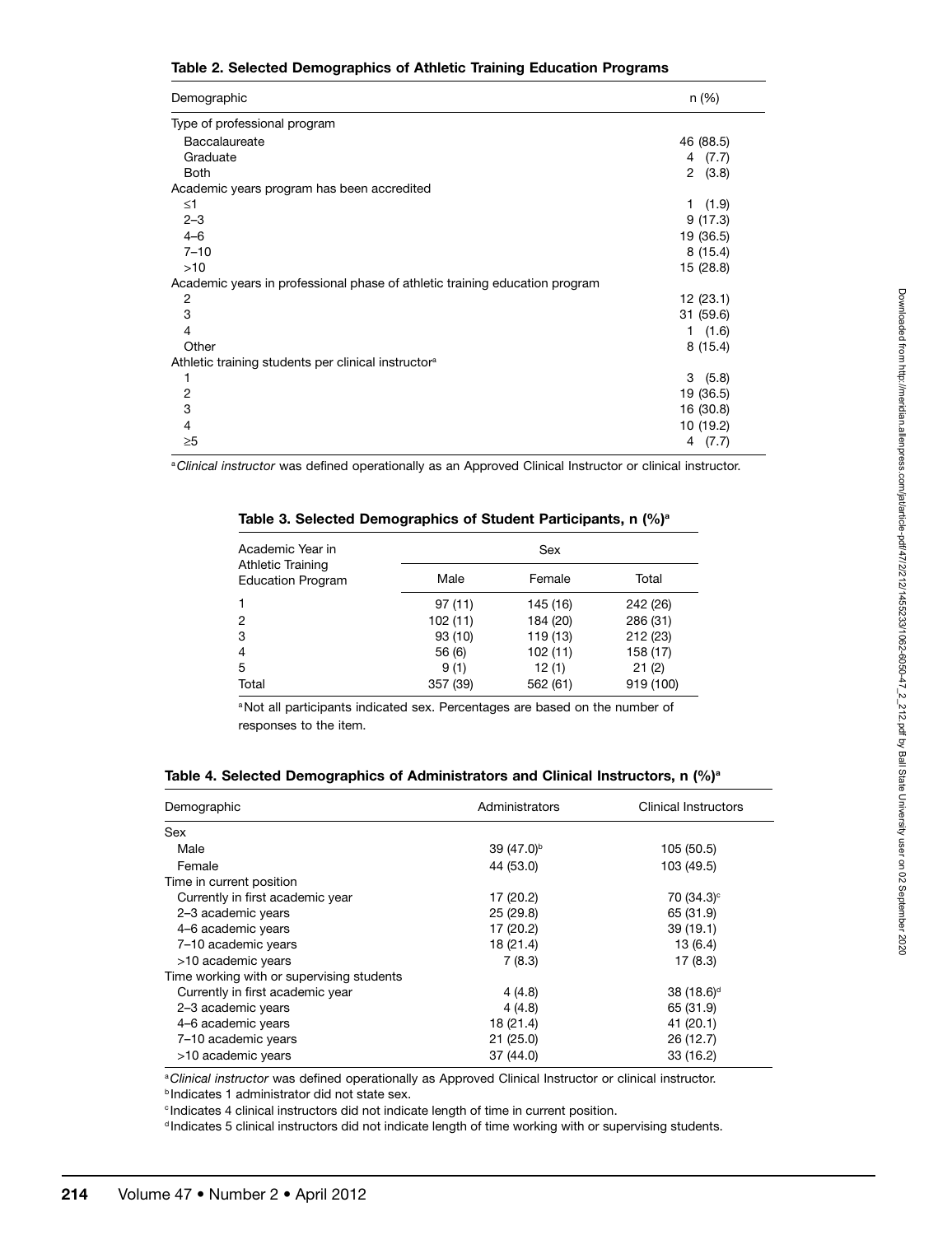(AT-PALS). This study was deemed exempt by the University of North Carolina at Greensboro Institutional Review Board.

### **Instrumentation**

Three versions of the AT-PALS were used to determine the perceived frequency of PAL in athletic training instructional laboratory and collegiate clinical settings. The AT-PALS instrument has been used with athletic training students<sup>5</sup> and was revised and expanded based on student interviews and further review of the literature. To revise the AT-PALS, open-ended interviews were conducted with 16 students who were enrolled in an accredited professional education graduate ATEP and had experience with PAL in the laboratory and collegiate clinical settings. Interviews were framed around 3 broad questions: How do students interact with each other in the instructional laboratory and collegiate clinical settings, how do students benefit from those interactions, and are there situations in which students prefer peer interactions over interactions with a CI? The primary investigator (J.M.H.) used open and axial coding to identify themes in the interview data. Open coding was used to label text from the interviews by key words or themes. Axial coding then was used to link or categorize the key words or themes into broader concepts. The themes helped to identify the PAL categories of peer teaching, peer learning, peer assessment and feedback, peer mentoring, and peer leadership. These categories provided the constructs and structure for the revised AT-PALS instrument. Separate versions of the instrument were developed for ATEP administrators, CIs, and students. Each version contained similar sections to measure demographic characteristics and frequency of PAL. Face and content validity of all 3 versions of the AT-PALs instruments were determined by 5 athletic training educators and researchers familiar with the PAL literature. These 5 people also commented on overall clarity, purpose, and relevance, and revisions were made accordingly. Internal consistency measures were determined for each version of the AT-PALS. The program administrator version of the AT-PALS was pilot tested with 12 athletic training program directors or clinical coordinators. The internal consistency as measured by the Cronbach  $\alpha$  was .94. The clinical supervisor version of the AT-PALS was pilot tested with 9 CIs. The internal consistency as measured by the Cronbach  $\alpha$  was .91. The athletic training student version of the AT-PALS was pilot tested with 44 athletic training students in professional education programs. The internal consistency as measured by the Cronbach  $\alpha$  was .97. The participants in the pilot study were excluded from eligibility in the final data collection process.

**Demographics.** Section 1 of each AT-PALS instrument contained demographic questions. The administrator and CI instruments contained items about sex, title of current position, number of academic years in the current position, and total number of years supervising or working with athletic training students in the collegiate setting. The administrator version also inquired about the total number of academic years of experience as an ATEP administrator. In addition, program-level data were obtained through the administrator version, including questions about NATA district, degree status of the ATEP, the average number of students assigned to each CI for each clinical education experience or rotation, the number of academic years the ATEP had been accredited, and the number of academic years required in the professional phase of the ATEP. The CI version inquired about the average number of athletic

training students he or she directly supervised each semester. The student version inquired about the respondent's sex and in which academic year he or she was enrolled in the ATEP.

**Frequency of Peer-Assisted Learning.** Section 2 of each AT-PALS instrument was designed to measure the perceived frequency of PAL in the laboratory and collegiate clinical education settings. The administrator and CI versions contained descriptions of 15 student activities representing various categories of PAL. For each of the 15 activities (eg, "Students practice a previously learned skill with their peers," "Students provide their peers with constructive feedback on their clinical skills"), the participants indicated on a checklist whether they regularly observed the activities during students' clinical experiences in the collegiate clinical setting or during laboratory classes and indicated whether such activities were planned deliberately (eg, formally structured) or unplanned (eg, occurred naturally). Thus, administrators and CIs provided 4 binary ratings for each of the 15 activities. Response options were not mutually exclusive, and participants could check all situations that applied. The student version contained 31 activities representing the same categories of PAL. For each of the 31 activities (eg, "I practice a previously learned skill with my peers," "My peers ask me for constructive feedback on their clinical skills"), students indicated on a 5-point Likert scale (1=*never,* 2=*rarely,* 3=*fairly often,* 4=*often,* 5=*almost always*) how frequently they engaged in the described activities in the instructional laboratory and collegiate clinical settings. Unlike administrators and CIs, student participants were not instructed to provide responses about planned and unplanned PAL because we believed that students might not be aware of whether PAL interactions were planned intentionally by their CIs or administrators.

**Reliability.** Taking advantage of a large student data set  $(n=933)$ , we conducted an exploratory factor analysis to further examine the reliability of the revised AT-PALS instrument. The instrument was designed originally to examine 5 categories of PAL (peer teaching, peer learning, peer mentoring, peer assessment and feedback, peer leadership) in 2 different settings (laboratory, collegiate clinical). However, the factor analysis supported the 3 factors defined in Table 1 (peer modeling, peer mentoring, peer assessment and feedback) rather than 5 factors. The reliability scores for the new factor structure in the  $\frac{\omega}{2}$ student data had an acceptable Cronbach  $\alpha$  ranging from .80 to .91 when each factor was examined separately in the laboratory and collegiate clinical settings. We allowed the student data to drive the factor structure rather than the administrator  $\frac{8}{9}$ and CI data because we believed that students could more reliably indicate their own engagement in PAL activities, whereas administrators and CIs might or might not observe all activities performed by students. We also recognized the limitation in  $\frac{3}{8}$ how administrators and CIs might have different perceptions of how they interpreted the frequency with which they observed PAL activities (eg, 1 time versus daily).

# **Procedures**

We sent letters via e-mail describing the purpose and need for the study and the importance of their participation in the study to directors of all CAATE-accredited ATEPs (n=351). They were instructed to complete and return via e-mail the Athletic Training Peer-Assisted Learning Study: Statement of Interest form, on which they indicated the number of collegiate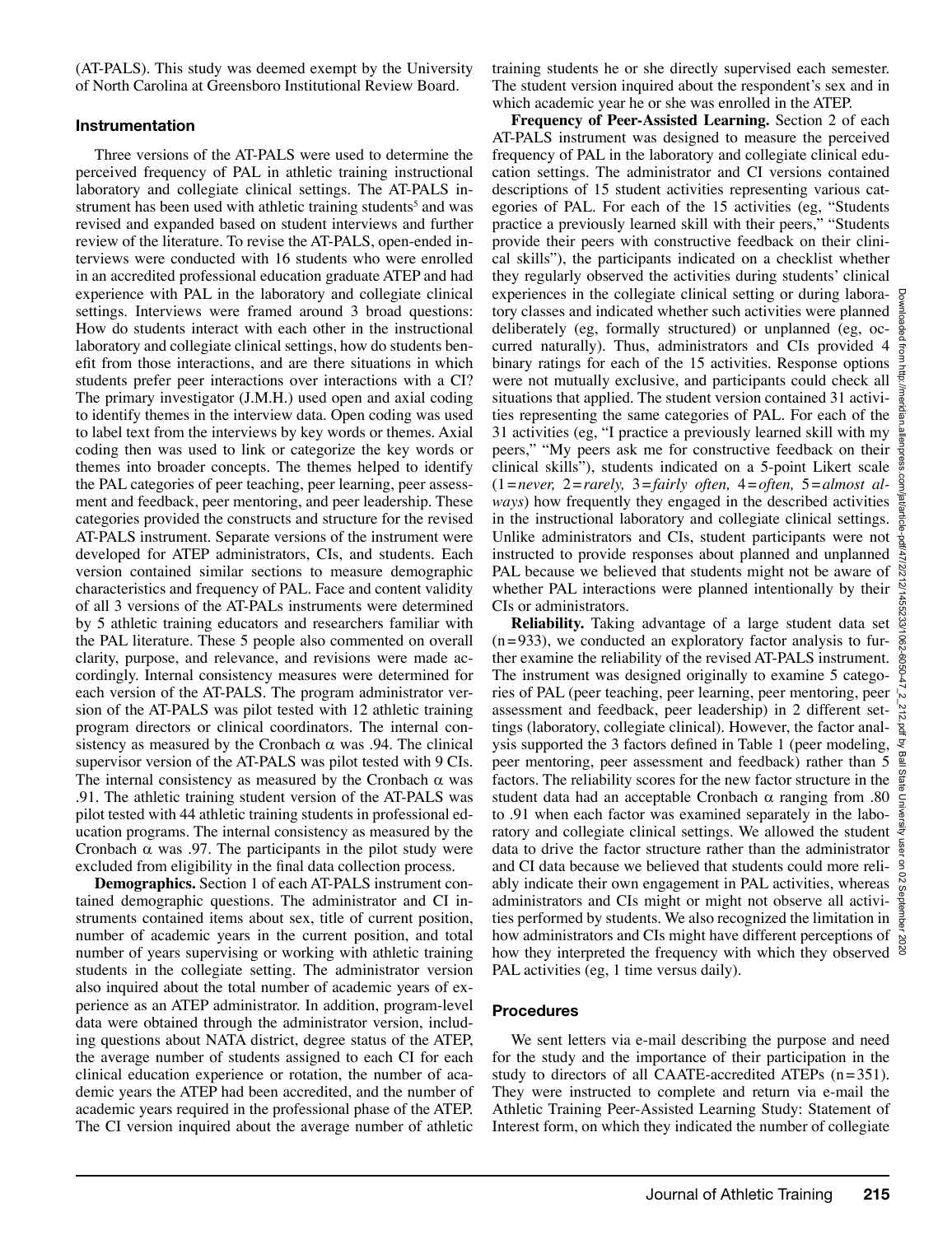CIs (ACIs and CIs) and the number of students enrolled in the professional phase of their ATEPs. Survey packets were mailed to only the program directors who returned the Statement of Interest form, and they contained the following items: a cover letter providing instructions and a reminder of the need for and purpose of the study; appropriate numbers and versions of the AT-PALS instruments; and an addressed, postage-paid return envelope. The ATEP directors and clinical education coordinators were instructed to complete the administrator version of the AT-PALS and distribute appropriate versions of the instruments to the collegiate CIs and students associated with their ATEPs. The program directors were instructed to collect and return completed surveys to the primary investigator in the postage-paid, addressed envelope within 3 weeks. The ATEP directors were sent reminders via e-mail that were to be forwarded to their CIs and students 2 weeks after the initial mailing. Surveys were coded by institution for the purpose of following up with nonrespondents via the program director and for conducting statistical analysis. The data collection period, including follow-up, for each institution concluded 5 weeks after the initial mailing.

# **Data Reduction**

Given that the data collected from administrators and CIs were binary (*yes* or *no*), we recoded the data for each of the 15 student activities as 1, *observed,* and 0, *not observed,* for each setting (instructional laboratory, collegiate clinical) and each condition (planned, unplanned). This resulted in each item being scored 4 times (ie, planned laboratory setting, unplanned laboratory setting, planned collegiate clinical setting, unplanned collegiate clinical setting). In addition, given that each of the 15 activities was categorized into a small subset of 3 factors (peer modeling, peer mentoring, peer assessment and feedback), we aggregated the items within a category by averaging the binary responses. This produced a frequency of observation that could range from 0 to 1. Thus, a mean score of 0.56 for peer mentoring that was unplanned in the collegiate clinical setting indicated that, across the 4 items in this factor, such activities were observed on average 56% of the time by the administrators or CIs. We recognize that these aggregated scores are not normally distributed, but we found that they behaved as well in the parametric analyses that we report as they did in nonparametric analyses. We have chosen to report the parametric analyses because we have more flexibility in modeling the data in more complex factorial models. Based on our analyses, no bias relative to the nonparametric analyses appears to exist.

Several differences in coding existed between the student data and the administrator and CI data. Student data included more activities (31 versus 15), and the responses were Likerttype items. In addition, the students were not presented with the condition (planned, unplanned); rather, they responded only with regard to setting (instructional laboratory, collegiate clinical). The data were aggregated by taking the mean responses within a category; however, in this case, the means represented perhaps more nuanced information about frequency because the students were not instructed to report whether PAL was planned or unplanned. As reported, the response deviated from normality somewhat, but given the large sample size, we followed the recommendation by Norman<sup>19</sup> to use parametric analyses, such as analyses of variance (ANOVAs).

# **Data Analysis**

Descriptive statistics were calculated for all items. Not all questions received responses, and data analysis was based on the number of responses for each question. Our overall analytical approach was to use repeated-measures ANOVAs in which condition (planned, unplanned) and setting (instructional laboratory, collegiate clinical) were treated as within-subject variables. Furthermore, we examined differences among the 3 PAL categories (peer modeling, peer mentoring, peer assessment and feedback) as a second within-subject factor.

To analyze the administrator and CI observations, we used separate 2 (condition)  $\times$  2 (setting)  $\times$  3 (PAL categories) repeated-measures ANOVAs. For administrators, we separately examined the frequencies of observed planned and unplanned PAL in only the instructional laboratory setting with a 2 (condi- $\text{tion}$ )  $\times$  3 (PAL categories) repeated-measures ANOVA because of the likelihood that administrators worked with students primarily in the laboratory setting. Similarly for CIs, we separately examined the frequencies of observed planned and unplanned PAL in the collegiate clinical setting with a 2 (condition)  $\times$  3 (PAL categories) repeated-measures ANOVA because of the increased likelihood of the CIs observing such behaviors in this particular setting. We conducted post hoc analyses using the Bonferroni adjustment for familywise error to examine some aspects of the interactions.

The student analyses differed from the administrator and CI analyses because the students did not indicate the condition (planned, unplanned) in which PAL occurred. Thus, we used a 2 (setting)  $\times$  3 (PAL categories) ANOVA to analyze the student data. For all analyses, the  $\alpha$  level was set at .05. We used SPSS (version 18; SPSS Inc, Chicago, IL) to analyze the data.

# **RESULTS**

# **Overall Frequency of PAL Reported by Administrators and Clinical Instructors**

When collectively examining administrator and CI responses, we found a main effect of condition  $(F_{1,282}=83.48)$ ,  $P < .001$ ), with unplanned PAL (0.39 $\pm$ 0.22) occurring more frequently than planned PAL  $(0.29 \pm 0.19)$ , regardless of PAL category, setting, or respondent (ie, administrator of CI). We also found a main effect of category of PAL  $(F_{2,281} = 105.37, P < .001)$ . Peer modeling occurred  $(0.45 \pm 0.25)$  more frequently than both peer assessment  $(0.30 \pm 0.19)$  and peer mentoring  $(0.27 \pm 0.21)$ . Furthermore, we found a main effect of setting  $(F_{1,282} = 217.17)$ , *P*<.001), with PAL occurring more frequently in the collegiate clinical (0.46 $\pm$ 0.22) than in the laboratory (0.21 $\pm$ 0.24) setting. We found a condition by setting interaction  $(F_{1,282}=156.59)$ , *P*<.001). The nature of this interaction was that differences existed in planned  $(0.35\pm0.03)$  and unplanned  $(0.58\pm0.28)$ PAL in the collegiate clinical setting  $(P < .001)$  but not in the instructional laboratory setting  $(P = .08)$ . We found a condition by category interaction  $(F_{2,281}=93.47, P<.001)$ . As presented in Figure 1, the nature of this interaction was that all 3 categories differed in the planned condition (*P*<.001), whereas peer modeling and peer mentoring did not differ in the unplanned condition  $(P = .20)$ . In addition, a setting by category interaction occurred  $(F_{2,281}=78.62, P<.001)$ . As presented in Figure 2, the nature of this interaction was that in the instructional laboratory setting, the frequency of all 3 categories differed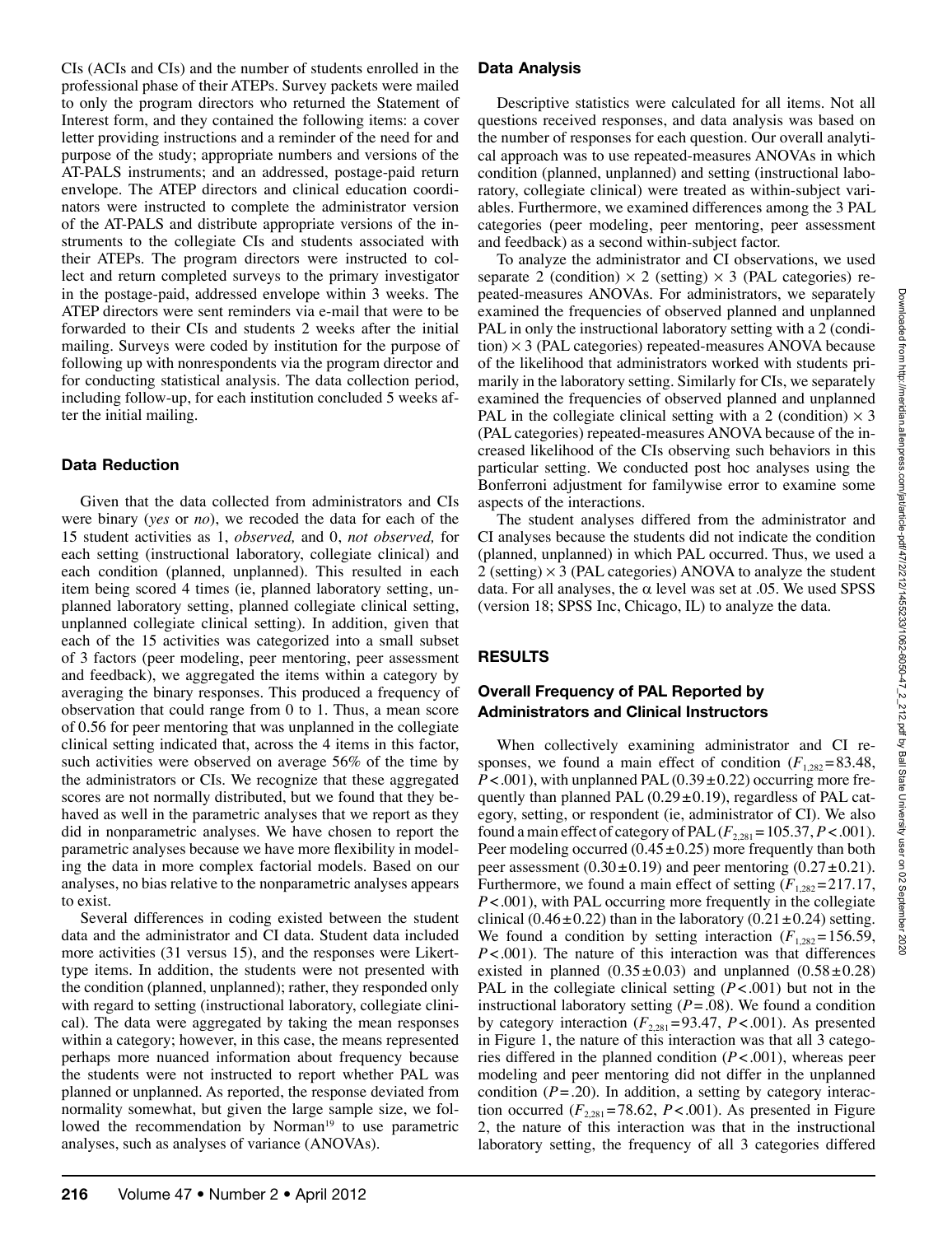from each other (peer modeling= $0.27 \pm 0.32$ , peer mentoring=0.15 $\pm$ 0.25, peer assessment and feedback=0.24 $\pm$ 0.25) (*P*<.001). However, in the collegiate clinical setting, we found a difference between peer modeling  $(0.62 \pm 0.30)$  and the other categories  $(P < .001)$  but not between the frequencies of peer mentoring  $(0.40 \pm 0.25)$  and peer assessment and feedback  $(0.37 \pm 0.25)$   $(P = .25)$ .

#### **Frequency of PAL Reported by Administrators**

The frequencies of observed planned and unplanned PAL reported by the administrators were examined separately from the CIs for the laboratory setting because of the likelihood of their working with students primarily in this setting. We found no main effect for condition  $(F_{1,81}=0.182, P=.67)$ . However, we found a main effect for category of PAL regardless of condition  $(F_{2,80} = 29.42, P < .001)$ , with peer modeling  $(0.50 \pm 0.32)$ observed more frequently than peer assessment  $(0.44 \pm 0.22)$ and peer mentoring  $(0.23 \pm 0.26)$ . Although post hoc analyses indicated that all means differed, the differences between modeling and assessment were the weakest  $(P = .04)$ . We also found a condition by category interaction  $(F_{2,80}=29.74, P<.001)$ . Planned peer modeling  $(0.53 \pm 0.34)$  and planned peer assessment and feedback  $(0.53\pm0.29)$  occurred more often than planned peer mentoring  $(0.13 \pm 0.24)$ . Unplanned peer modeling  $(0.48 \pm 0.39)$  occurred more than unplanned peer mentoring  $(0.33 \pm 0.40)$  and unplanned peer assessment and feedback  $(0.34 \pm 0.29)$ . We found no interactions between years of experience administrators had working with athletic training students and condition ( $F_{2,4}=0.362$ ,  $P=.84$ ) or category ( $F_{8,154}=1.46$ , *P*=.18) of observed PAL. Similarly, we found no interaction between number of years of experience as an administrator and condition  $(F_{4,77}=0.105, P=.98)$  or category of observed PAL  $(F_{8,76}=0.625, P=.76).$ 

#### **Frequency of PAL Reported by Clinical Instructors**

The frequencies of observed planned and unplanned PAL that the CIs reported were examined separately from the administrators for the collegiate clinical setting because of the likelihood of their working with students primarily in this setting. We found a main effect for condition  $(F_{1,201}=95.66, P<.001)$ , with unplanned PAL  $(0.57 \pm 0.25)$  occurring more frequently than planned PAL  $(0.36 \pm 0.25)$ . We found a main effect for category of PAL  $(F_{2,200} = 110.29, P < .001)$ , with peer modeling  $(0.63\pm0.29)$  occurring more frequently than peer mentoring  $(0.39\pm0.25)$  and peer assessment and feedback  $(0.38\pm0.25)$ . We found a condition by category interaction  $(F_{2,200} = 57.68)$ ,  $P < .001$ ), with planned peer modeling  $(0.60 \pm 0.37)$  occurring more than planned peer assessment and feedback  $(0.31 \pm 0.31)$ and peer mentoring  $(0.17 \pm 0.29)$ . Unplanned peer modeling  $(0.64\pm0.40)$  and peer mentoring  $(0.62\pm0.37)$  occurred more than peer assessment and feedback  $(0.45 \pm 0.29)$ . We found no interaction between number of students supervised and condition ( $F_{4,195}$ =1.723, *P*=.15) or category ( $F_{8,390}$ =1.857, *P*=.07). However, we did notice a trend in the increased frequency of observed PAL as the number of students supervised also increased.

# **Frequency of PAL Reported by Athletic Training Students**

Students reported a difference in the overall frequency of PAL in the instructional laboratory and collegiate clinical



**Figure 1. Interaction between condition and perceived frequency of peer-assisted learning activities (0=***not observed* **and 1=***observed***) as reported by program administrators and clinical instructors (ie, Approved Clinical Instructors or clinical instructors). <sup>a</sup> Indicates that the perceived frequency of all 3 categories differed in the planned condition (***P***<.001).**

settings  $(F_{1,860} = 13.40, P < .001)$ , with a higher frequency in the collegiate clinical  $(3.31 \pm 0.56)$  than the instructional laboratory  $(3.26 \pm 0.62)$  setting. We found a main effect for PAL category  $(F_{2,859} = 1318.02, P < .001)$ , with students engaging in peer modeling  $(4.01 \pm 0.60)$  more frequently than peer mentoring  $(2.99 \pm 0.88; P < .001)$  and peer assessment and feedback  $(2.86 \pm 0.64; P < .001)$ . We found no interaction between PAL category and year in the program. As depicted in Figure 3, we found an interaction between setting and PAL category  $(F_{2,859}=33.01, P<.001)$ , with peer assessment and feedback



**Figure 2. Interaction between clinical education setting (laboratory, clinical) and perceived frequency of peer-assisted learning activities (0=***not observed* **and 1=***observed***) as reported by program administrators and clinical instructors (ie, Approved Clinical Instructors or clinical instructors). a Indicates that the perceived frequency of all 3 categories differed from each other in the instructional laboratory setting (***P***<.001).**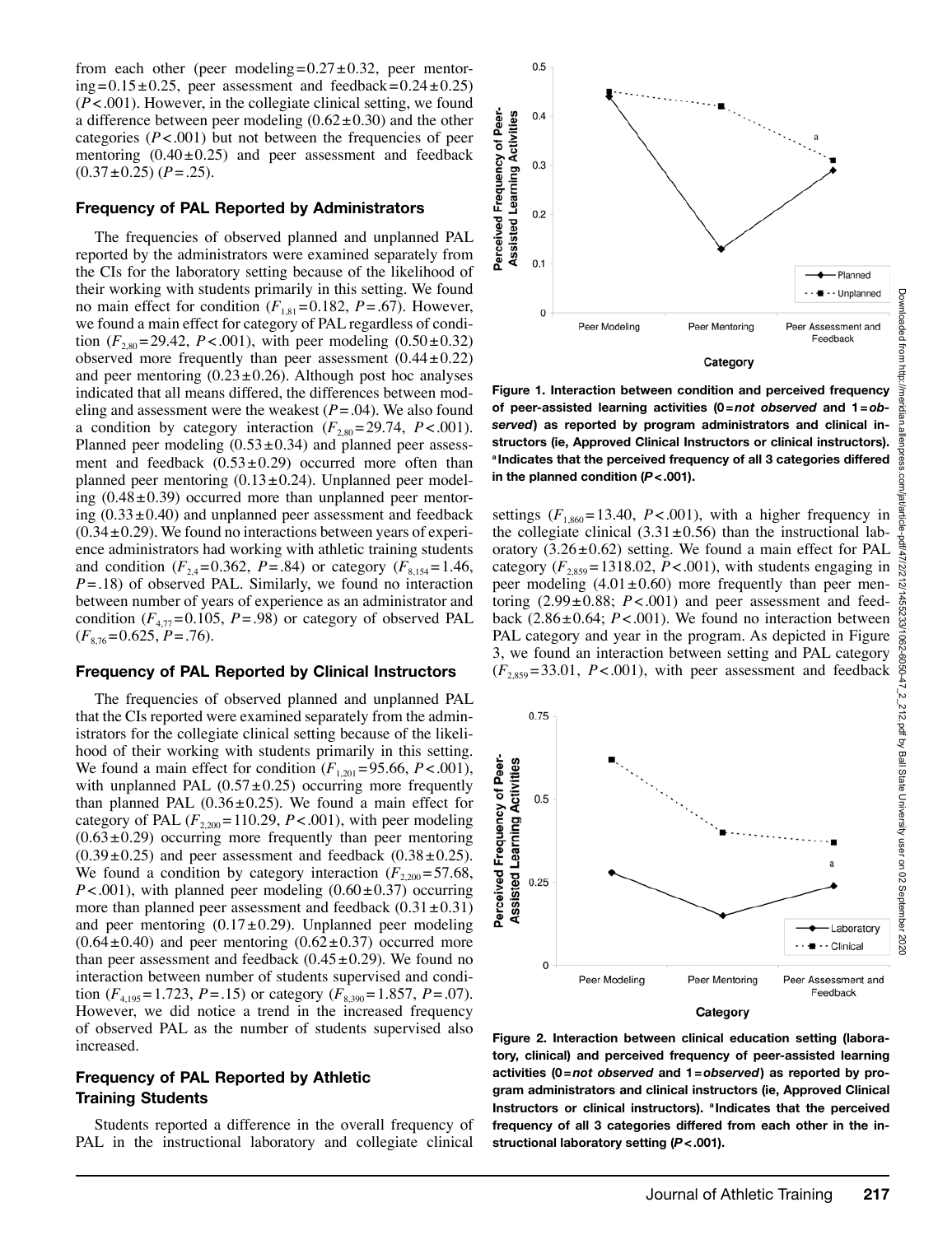

**Figure 3. Interaction between educational setting (laboratory, clinical) and frequency of engagement in peer-assisted learning activities as reported by athletic training students. a Indicates an interaction between setting and peer-assisted learning category, with peer assessment and feedback reported more frequently in the laboratory setting than in the clinical setting (***P <***.001).**

reported more frequently in the laboratory  $(2.88 \pm 0.02)$  than clinical  $(2.85 \pm 0.02)$  setting; however, peer modeling and peer mentoring were reported more frequently in the clinical  $(4.06\pm0.02$  and  $3.01\pm0.03$ , respectively) than laboratory  $(3.96\pm0.03$  and  $2.92\pm0.03$ , respectively) setting.

#### **DISCUSSION**

Our findings support previous research findings<sup>5,18</sup> in athletic training that PAL activities are used frequently in athletic training education. Unlike previous work, our results provide greater insight into the nuanced factors that might affect the frequency of PAL, including the educational setting, the type of PAL activities, and the conditions in which they occur.

#### **Educational Settings**

Athletic training students, CIs, and ATEP administrators reported that PAL occurs in the collegiate clinical setting more frequently than in the instructional laboratory setting. We provide the following closer examination of the unique characteristics of the collegiate clinical setting that can offer insight into this finding.

Our results support previous research findings that CIs typically simultaneously supervise more than 1 student in the collegiate clinical setting.2 Consequently, this activity coupled with their patient care demands often creates role strain for  $\text{CIs}^2$  and makes it difficult to plan or purposefully facilitate PAL in the collegiate clinical setting. The higher frequency of unplanned PAL in the collegiate clinical setting could be attributed to several different factors present in the collegiate athletic training setting. For example, high patient volume at certain times of day (eg, before practice) might not allow some CIs to provide timely formal feedback to students, opening the opportunity for peer feedback to occur naturally. Our results support the finding of Mackey et al<sup>18</sup> that students report engaging in informal

or spur-of-the-moment PAL activities with their peers in the collegiate clinical setting. This finding also might support the notion that our generation of athletic training students enjoys collaborating with their peers and wants more immediate feed $back<sup>20</sup>$  that can be provided through the use of PAL activities in the clinical setting.

Obviously, for PAL to occur, multiple students need to be present in the collegiate clinical setting at one time. Our results suggest a positive trend between the number of students assigned to 1 CI and the observed frequency of PAL. Caution should be used when interpreting this finding. Although simply increasing the number of students assigned to 1 CI might seem ideal, researchers have indicated that CIs might not always feel adequately prepared to facilitate PAL experiences.<sup>21</sup> In a systematic review of PAL in clinical education, Secomb<sup>22</sup> found that multiple studies in nursing and physical therapy indicated that a 2:1 student to CI ratio resulted in positive learning outcomes.22 Therefore, ATEPs should carefully consider assigning no more than 2 students to 1 CI and providing some form of PAL training for CIs.<sup>21</sup>

Overall, CIs and ATEP administrators reported observing a higher frequency of unplanned than planned PAL activities. We anticipated that instructors in the laboratory setting would report a higher frequency of planned PAL activities because of the more structured nature of a classroom setting. However, we found no difference in planned and unplanned PAL in that setting. We advocate the purposeful use of planned PAL in the laboratory setting; specifically, the planned use of peer assessment and feedback in the instructional laboratory setting could benefit students in multiple ways. To elaborate, athletic training professional preparation is unique among health care disciplines because it requires students to enroll in didactic and laboratory courses while simultaneously completing clinical experiences that involve live patient interactions. Learning new skills in a laboratory course and practicing the same skills on real patients in the clinical setting that same week would not be unusual for a student. Therefore, students probably would benefit from timely feedback on their clinical skills in the laboratory to be prepared for these real-time encounters during clinical experiences. Thus, planned peer-assessment and -feedback programs as described in the literature<sup>23</sup> could provide more timely and frequent feedback for students as they develop their clinical skills. Research in athletic training education has indicated that regardless of their year in an ATEP, students can reliably and accurately assess their peers' psychomotor skills,<sup>24</sup> which could therefore be viewed by educators as a viable means of providing students with benchmarks on their skill performance.

#### **Categories of PAL**

According to students, CIs, and ATEP administrators, peer modeling is the most common form of PAL occurring in both the athletic training instructional laboratory and collegiate clinical settings. In the context of our study, students reported that they often modeled for their peers patient care decisions, professional behaviors, communication with supervisors and coaches, and clinical skills. This was confirmed by program administrators and CIs who also reported observing students engage in a high frequency of peer-modeling behaviors.

No comparative research exists in medicine and other health care disciplines in which investigators have examined the specific use of peer modeling. We recognize that this might be related to the way we described peer modeling in the AT-PALS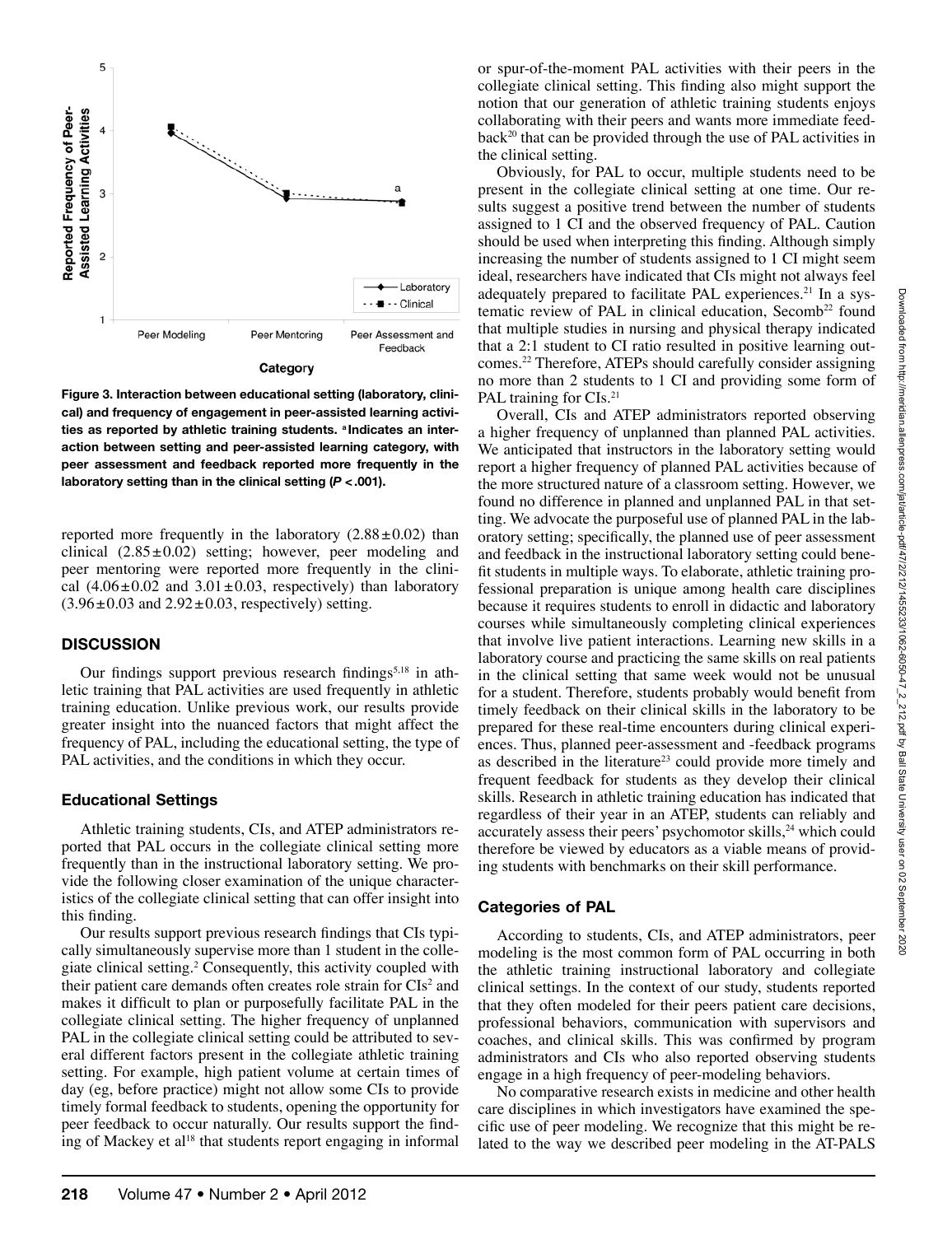instrument. In the PAL literature, researchers have acknowledged the crossover of several PAL constructs, and we recognize that our definition of *peer modeling* also resembled peer teaching and peer tutoring. Therefore, we believe comparing our results with results of studies in which those constructs were examined is appropriate. The authors<sup>18</sup> of a recent qualitative study in which PAL in 1 athletic training collegiate clinical site was examined indicated that peer teaching and peer learning occur naturally in this setting and that students reported peer teaching involved demonstrating skills to help their peers learn. Comparatively speaking, the volume of research in medicine and allied health education in which investigators have examined the use of peer teaching and learning and peer tutoring in didactic courses,<sup>25</sup> nonclinical laboratory courses (eg, gross anatomy),<sup>26</sup> clinical laboratory courses (eg, physical examination course),<sup>27</sup> self-directed learning modules,<sup>28,29</sup> and clinical experiences<sup>21,22,30</sup> is growing. This body of research demonstrates that peer teaching, learning, and tutoring often are used in multiple educational settings, with many benefits to the students engaged in the PAL activities. The benefits of peer teaching and tutoring are beyond the scope of this article but will be examined in our future research.

In the context of this study, the frequency of peer assessment and feedback depends on both the educational setting and whether it is planned or unplanned. Surprisingly, athletic training students reported peer assessment and feedback as the least common category of PAL in which they engage overall, with it occurring slightly more frequently in the instructional laboratory than the collegiate clinical setting. Although the finding was statistically significant, we are cautious about the clinical meaningfulness of whether students actually engage in peer assessment more frequently in the laboratory setting. However, we did not expect to discover that peer assessment and feedback occurred less frequently than the other forms of PAL because peer assessment has been advocated in athletic training as a method to review psychomotor skills.<sup>16,31,32</sup> A survey of athletic training students indicated that students practiced clinical skills with peers and received feedback from peers; however, no comparisons were made with other PAL activities.<sup>5</sup> No comparative research has been conducted in other allied health education programs to compare the frequency of various PAL activities or to explore the use of unplanned peer assessment and feedback. However, evidence exists that peer assessment and feedback has been used in allied health and medical education to enhance student learning. Peer assessment and feedback has been implemented formally into athletic training education for reviewing laboratory psychomotor skills,<sup>23</sup> in physical therapy education to assess oral case presentations,  $33$  in nursing clinical education to improve psychomotor skills,<sup>34</sup> and in medical education to provide feedback on professionalism<sup>35,36</sup> and patient-interviewing skills.<sup>37</sup>

Peer mentoring was the least common form of PAL observed by CIs and ATEP administrators in both the laboratory and clinical settings. However, students reported that mentoring occurred at a slightly higher frequency than did peer assessment and feedback. This finding is not surprising because the mentoring process is often a more private than public interaction, and CIs and administrators are less likely to observe such interactions among students. Unlike modeling and assessment, peer mentoring focuses on broader socialization issues (eg, professional values and norms) rather than on clinical skill development.38 However, peer mentoring might be appropriate as a planned component of an ATEP, particularly for observation

or beginning students. Pitney and colleagues<sup>39</sup> reported that athletic training students consider their peers to be mentors. Klossner<sup>40</sup> found that athletic training students view their peers in addition to CIs, patients, and coaches as socializing agents as they begin to legitimize their roles as health care providers. We believe that affirmation of this role as a health care provider could be strengthened through a planned peer-mentoring program as described by Henning and Weidner<sup>41</sup> in which pre– athletic training students or sophomore-level students are matched with upper-level peers for orienting the novice students to the athletic training environment.

#### **Limitations**

We recognize that the application of our results has several limitations. The differences in the type of data collected from administrators and CIs (binary) and that collected from students (Likert scale) imposes limitations on the direct comparison of observed frequency and self-reported frequency of PAL activities in each setting. In addition, the 5 categories of PAL defined in the original AT-PALS instrument were reduced to 3 categories based on the factor analysis. Therefore, we recognize that  $\frac{a}{\overline{a}}$ our definition of *peer modeling* might be similar to other PAL constructs defined in the literature (peer teaching, peer learning, peer leadership, peer tutoring, peer support), making direct comparisons with other studies more challenging. We examined the frequency of PAL in only 2 settings. Therefore, in  $\frac{3}{6}$  the future, researchers examining PAL also should determine  $\frac{9}{6}$  the frequency of student engagement in other commonly used the future, researchers examining PAL also should determine the frequency of student engagement in other commonly used clinical education settings, such as high school athletic training facilities and outpatient rehabilitation clinics, to provide a more in-depth analysis in athletic training education.

Our study has several other limitations. Relying on selfreported and perceived frequency of behaviors might not be as valid as recording actual observed behaviors. However, we believe that the large number of people who participated in our study increases the validity of our findings. In the future, researchers should triangulate self-reported frequencies or perceptions of frequency with actual observed behaviors. In the instrument's instructions, we did not define what it meant to *regularly observe* PAL behaviors. Therefore, participants might have had varying ideas about the regularity or frequency of  $\frac{\omega}{\pi}$ PAL.

# **CONCLUSIONS**

Athletic training students engaged in PAL activities more frequently in the collegiate clinical than in the laboratory setting, and the interactions were more frequently unplanned than planned. Students seem to have a natural tendency to engage specifically in peer modeling. We viewed this natural predisposition to model behaviors to their peers as a positive finding because it might allow for a team approach to patient care in their future professional careers. We encourage the purposeful use of planned PAL activities in both the laboratory and clinical settings to capitalize on this natural tendency and ensure that students have opportunities to benefit from the various PAL activities.

#### **REFERENCES**

1. Commission on Accreditation of Athletic Training Education. *Standards for the Accreditation of Entry-Level Athletic Training Education Programs*.